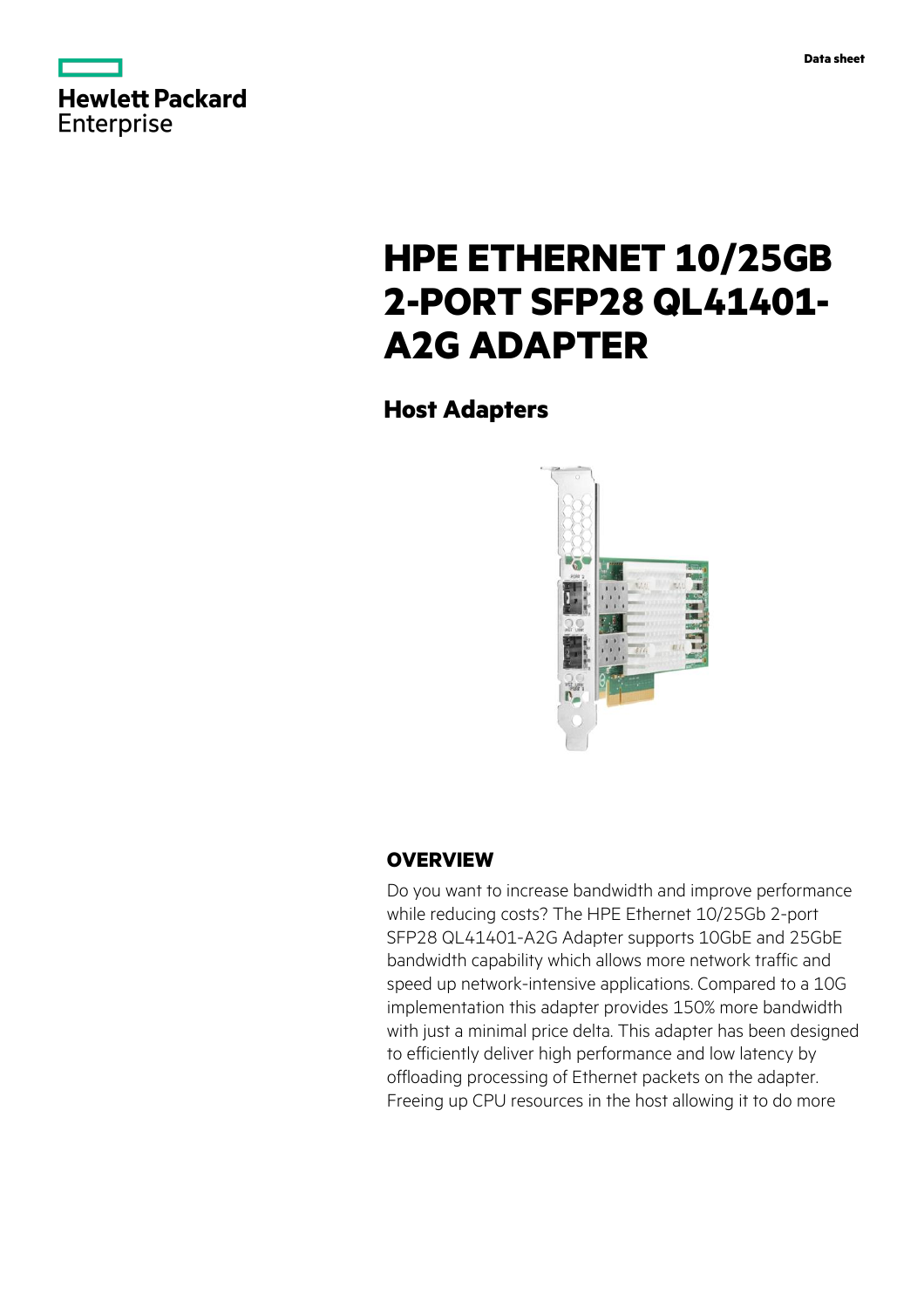important tasks.

## **FEATURES**

### **Improving CPU Utilization with Lower Latency**

The HPE Ethernet 10/25Gb 2-port SFP28 QL41401-A2G Adapter reduces CPU Utilization and helps improve host virtual machine (VM) density and server efficiency using remote direct memory access (RDMA) with support for IWARP, RoCE and RoCEv2 protocols for VM migration and supports Microsoft SMB Direct.

Delivers single root I/O virtualization (SR-IOV) with the ability to run a large number of virtual machines (VMs) per server, which reduces the need for hardware and the resultant costs of space and power required by hardware devices.

### **Enhance Performance and Lower Power Consumption**

The HPE Ethernet 10/25Gb 2-port SFP28 QL41401-A2G Adapter allows customers to use overlay networking which increases VM migration flexibility with minimal impact to performance and lower power usage with Tunnel Offloads (VXLAN, NVGRE, GRE).

### **Prevent Unauthorized Access**

The HPE Ethernet 10/25Gb 2-port SFP28 QL41401-A2G Adapter stops unauthorized access to memory or storage with device-level firewall. This enforces that on-device firmware and configuration data can only be accessed by authorized agents.

Provides traceability into authenticated firmware updates by capturing changes in standard system logs.

Renders user and configuration data on the NIC irretrievable so that NICs can be safely repurposed or disposed of.

## **Technical specifications HPE Ethernet 10/25Gb 2-port SFP28 QL41401-A2G Adapter**

| Data rate                          | 10/25Gb                 |
|------------------------------------|-------------------------|
| <b>Bus type</b>                    | PCIe 3.0 x8             |
| <b>Form factor</b>                 | Standup                 |
| <b>Product Dimensions (metric)</b> | 0.45kg                  |
| Weight                             | 19.05 x 5.72 x 24.13 cm |